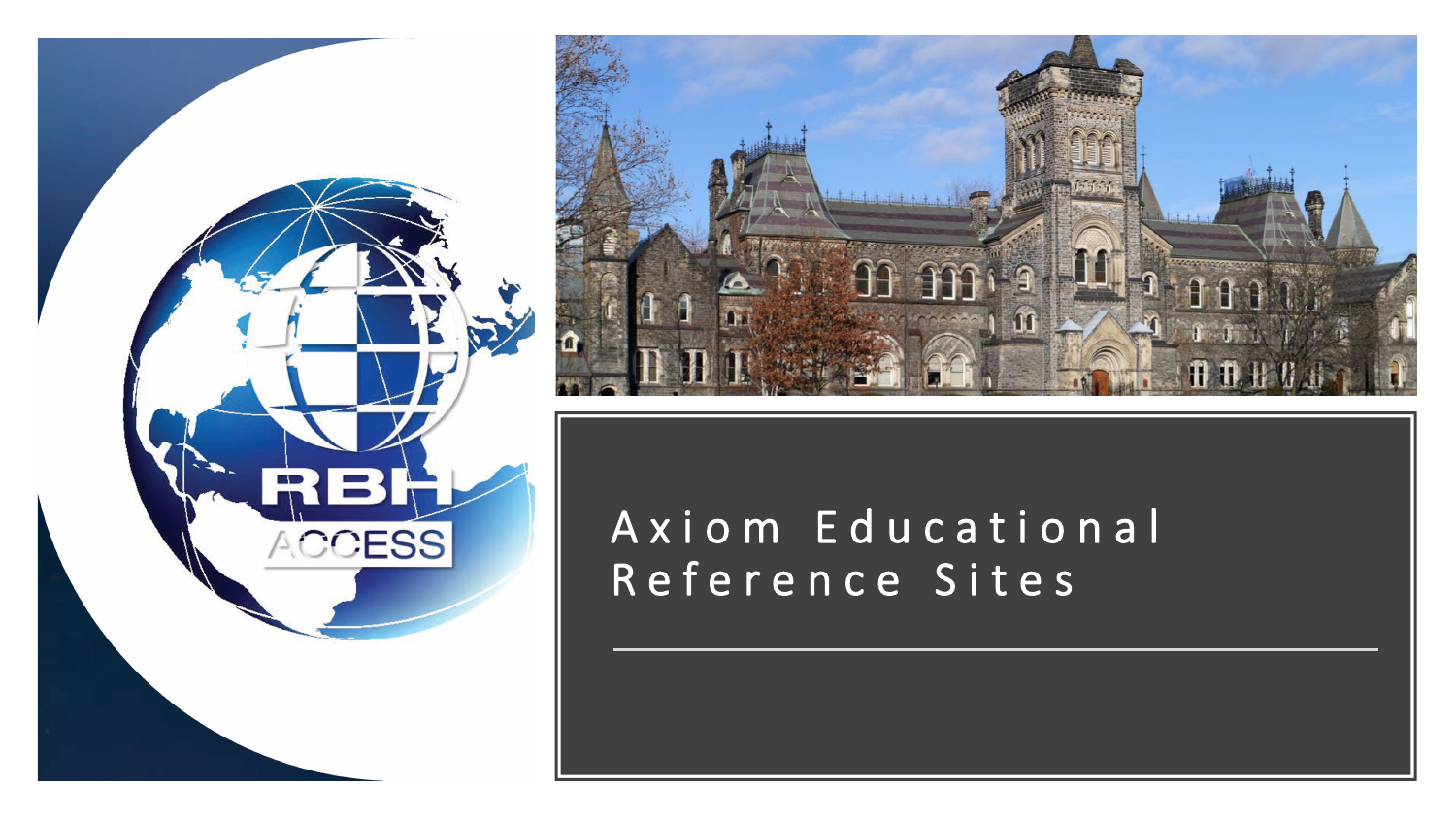For over Twenty years RBH have been providing affordable Enterprise Level Access control solutions. Axiom has a number of advanced features some of which are highlighted.

RBH have a long history of dealing with the educational sector and have adapted the software to suit educational requirements.

- **Auto-Void Cards** The ability to void a card that hasn't been used in a set period of time. The card remains in the software for reportability but no longer functions at the door until re-activated.
- **2 Person Rule** 2 valid cards required to open specific doors.
- **Interlock** 120 door intelligent interlock functionality.
- **Escort Required** A visitor for example cannot open any doors within the building without an accompanying escort card.
- **High Security Mode** during an Increased Threat Level Lock Down a single door, a group of doors, or all doors site-wide, allowing only specialized personnel with High Security Mode enabled on their card to go in and out. High security mode can be enabled at the door, via a panic button, or through the Integra32 Software.
- **Physical Identity and Access Management Solutions** PIAMS Visitor Management Security requirements of large organizations and facilities are always challenging, visitors must be screened, registered and signed in quickly in some cases with restricted access

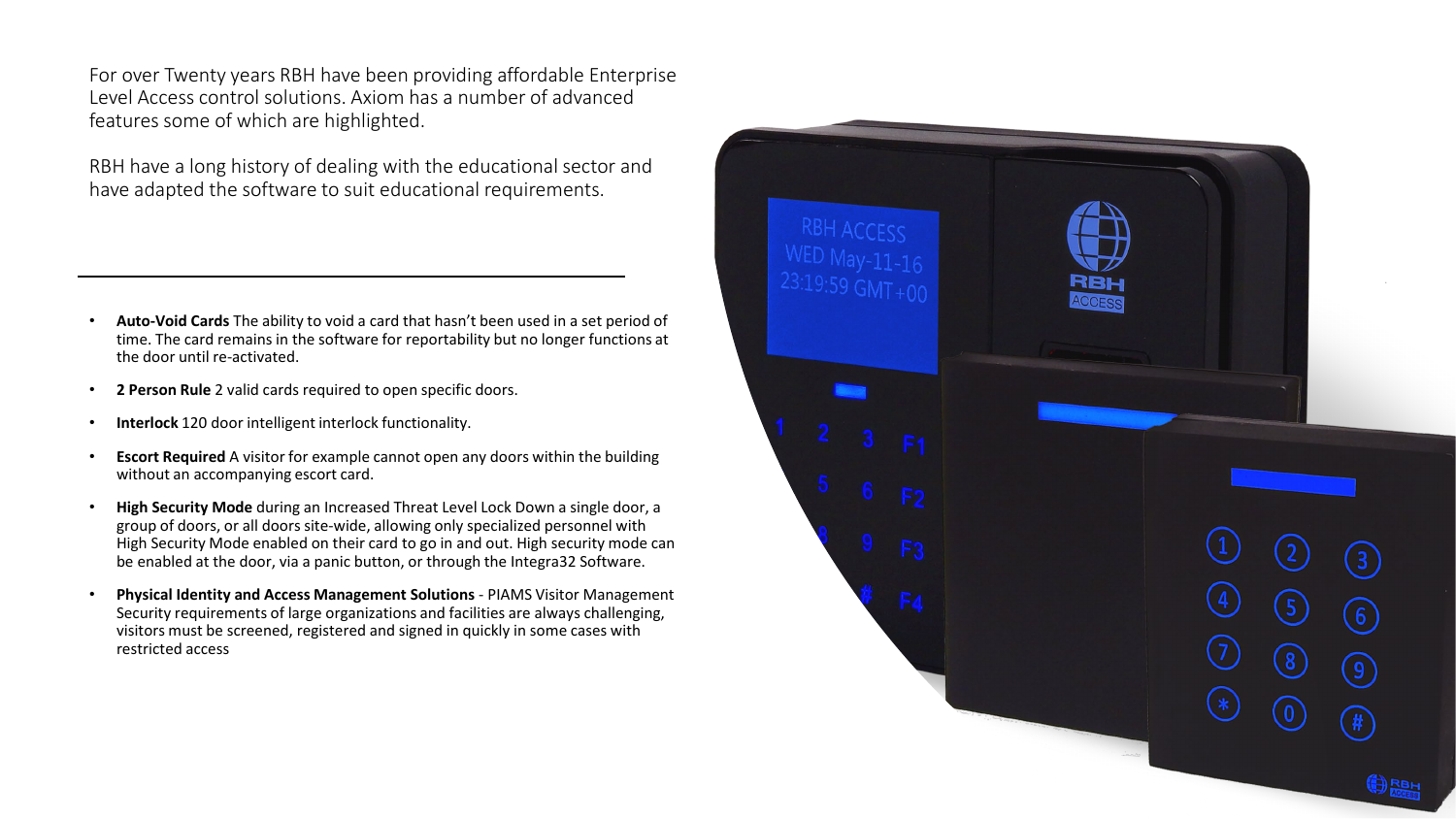



Peterborough Victoria Northumberland and Clarington Catholic District School Board or PVNC is a school system consisting of more than 50 schools. Commissioned to provide a healthy environment for all students to learn and grow in a manner that is beneficial to themselves and to the betterment of the community surrounding them. They are charged with providing a positive influence on the minds of tomorrow so that we can all grow and flourish as a community. In providing this environment they face many unique challenges that are constantly evolving as society changes. Included in this commitment is the need for flexible centralized security that can expand and adapt to meet their ever growing needs

#### **Research**

PVNC did an in-depth analysis of their current system in place and discovered their failings in 3 key areas. Firstly, they were all individual systems meaning databases were duplicated at an alarming rate which in turn meant administration was wasting time, effort and money. Secondly, obtaining any history report from the system meant doing multiple reports from each building and combining them to create a single report. And finally the systems were not connected in any way to each other and as a result their buildings were not working as one which meant a total lapse in overall security due to the inability to perform the simplest of tasks, a 'Global Lockdown'. Their conclusion was decisive, they required a global solution that can expand to meet their needs and can be installed in a seamless manner to leverage as much of the existing infrastructure so that down time is eliminated and cost savings are realized. Their decision on a system was equally conclusive in choosing the Integra32 from RBH Access Technologies Inc.

#### **The System**

The initial site was installed early in 2009 and over the following months as scheduling allowed each site came online seamlessly. RBH worked closely with the system integrator to create a single database from their original systems prior to deployment so card holders were functional at all times. In this manner PVNC was able to save their capital expenditures and use from their existing service budgets effectively obtaining a global Access Security solution for no cost. Today Integra32 has been fully deployed across all of their school locations and board offices for several years with phenomenal results.

#### **The Results**

•

PVNC now has all the features they were looking for and then some, expandability, globalization, reporting and reliability. When asked about the operation of the Integra32 functionality the project administrator quickly replies "I don't know how we ever functioned without it". They did not realize the time they would save on administration until it was actually installed. Integra 32 has freed up so much time that other critical duties are now being performed in a timely fashion increasing overall office productivity. With the deployment being such a complete success PVNC has gained the confidence to plan further expansion of the system to now include secondary level doors at all their facilities.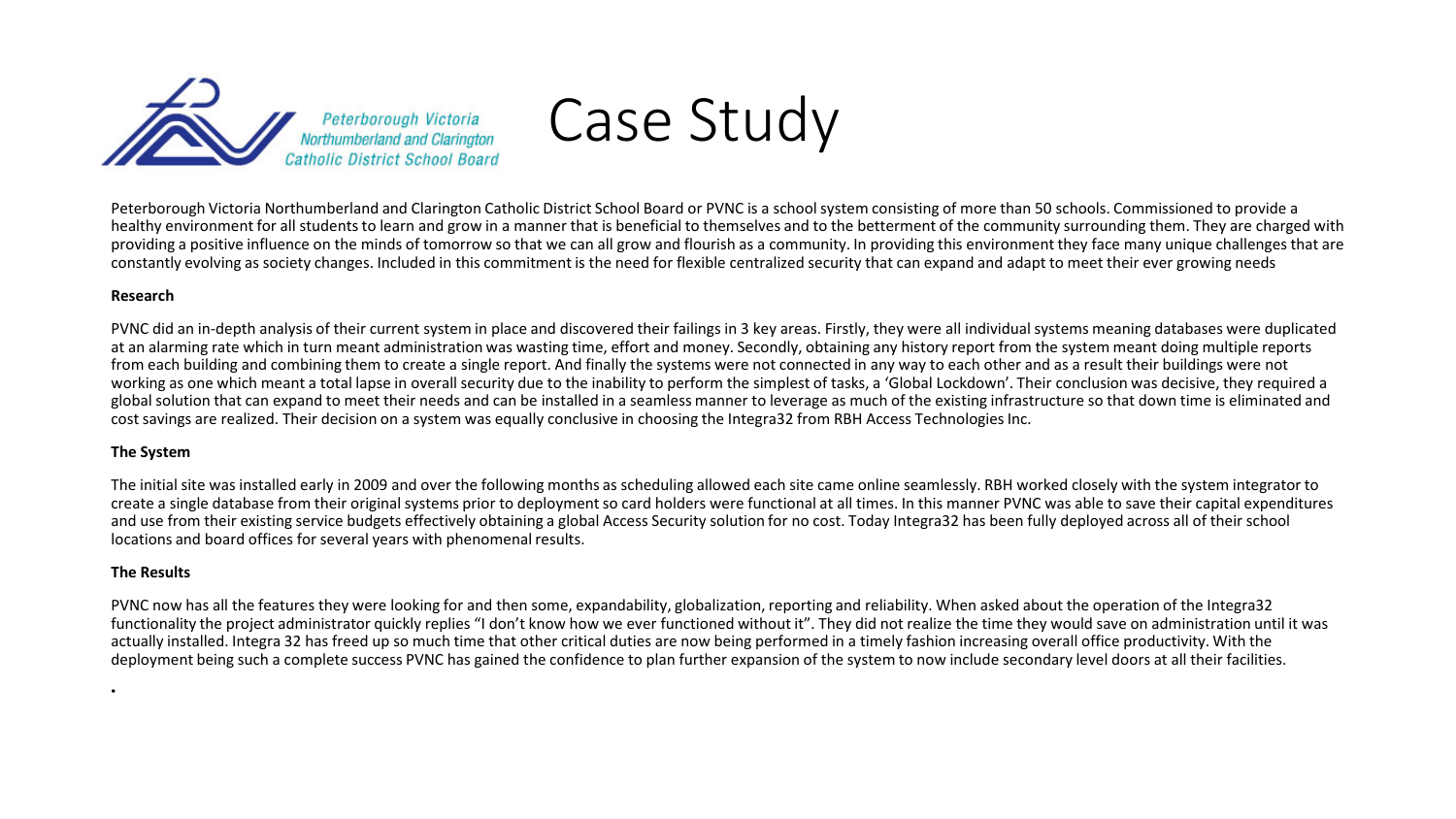## Case Study University of Wales

Trinity College Carmarthen upgraded their access control system to the Axiom V system from RBH Security Group. Clive Howells the Estates Manager of the University, approached Total Security Design in Bristol to discuss his requirements to manage 98 doors over 15 buildings and control over 1,000 cardholders, with the need for future expansion. Being an approved Dealer of RBH Security access control products and having a vast amount of experience working with Large access control systems Andy Duncan of Total Security Design didn't hesitate in recommending the Axiom V Product, The Axiom V with its user friendly GUI and unlimited capacity for expansion makes it the ideal choice for the customers requirements.

88